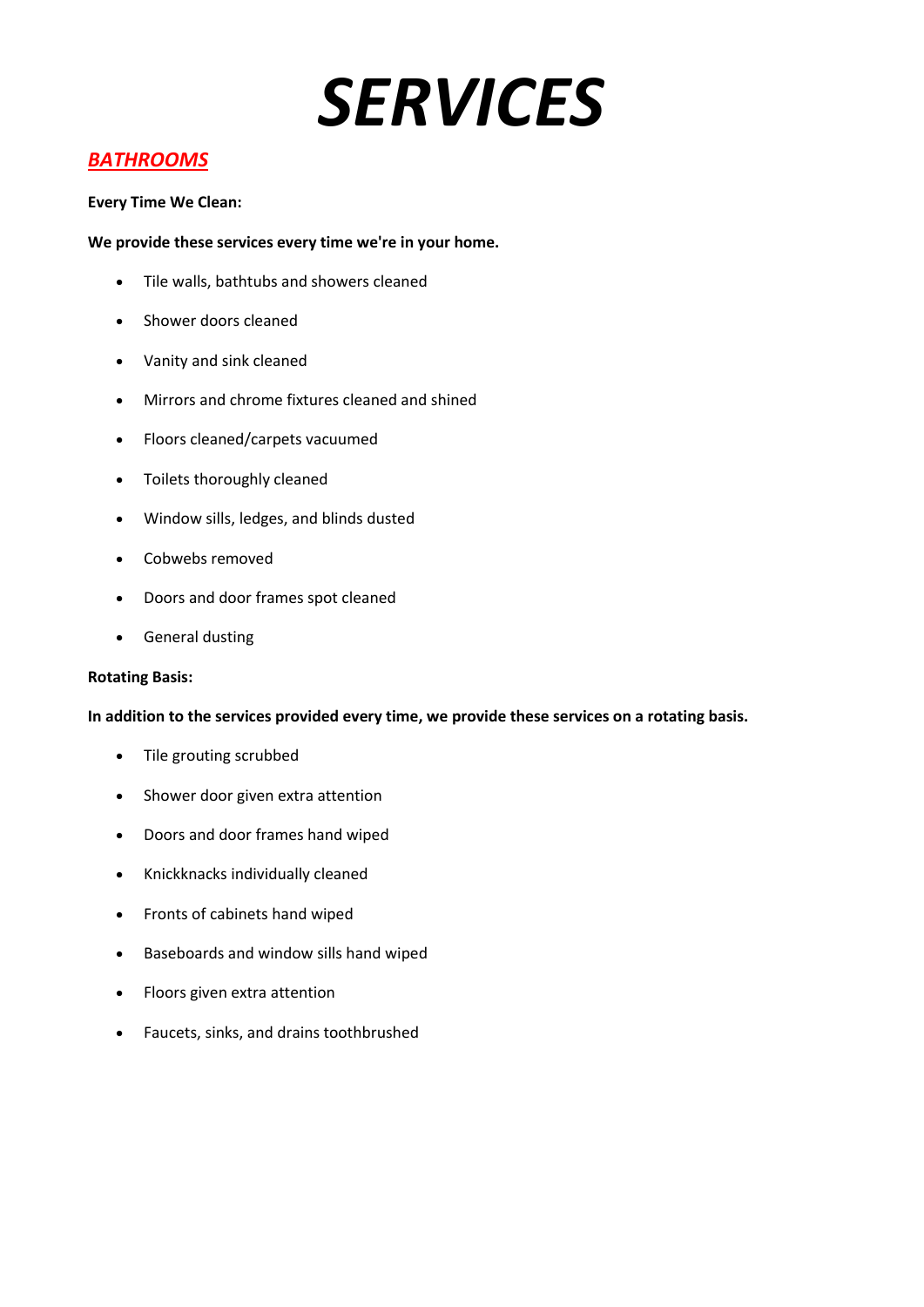## *KITCHEN*

## **Every Time We Clean:**

## **We provide these services every time we're in your home.**

- Counter tops cleaned
- Outside of range hood cleaned
- Top and front of range cleaned
- Drip pans or glass top surfaces wiped
- Sinks cleaned and chrome shined
- Fronts of all appliances cleaned
- Floors vacuumed and damp mopped
- Window sills, ledges, and blinds dusted
- Cobwebs removed
- Microwave wiped out
- Doors and door frames spot cleaned
- **•** General dusting

## **Rotating Basis:**

- Inside of range hood cleaned
- Drip pans or glass top surfaces cleaned
- Doors and door frames hand wiped
- Appliances cleaned and shined
- Knickknack areas cleaned
- Fronts of cabinets hand wiped
- Baseboards and window sills hand wiped
- Floors given extra attention
- All kitchen furniture hand wiped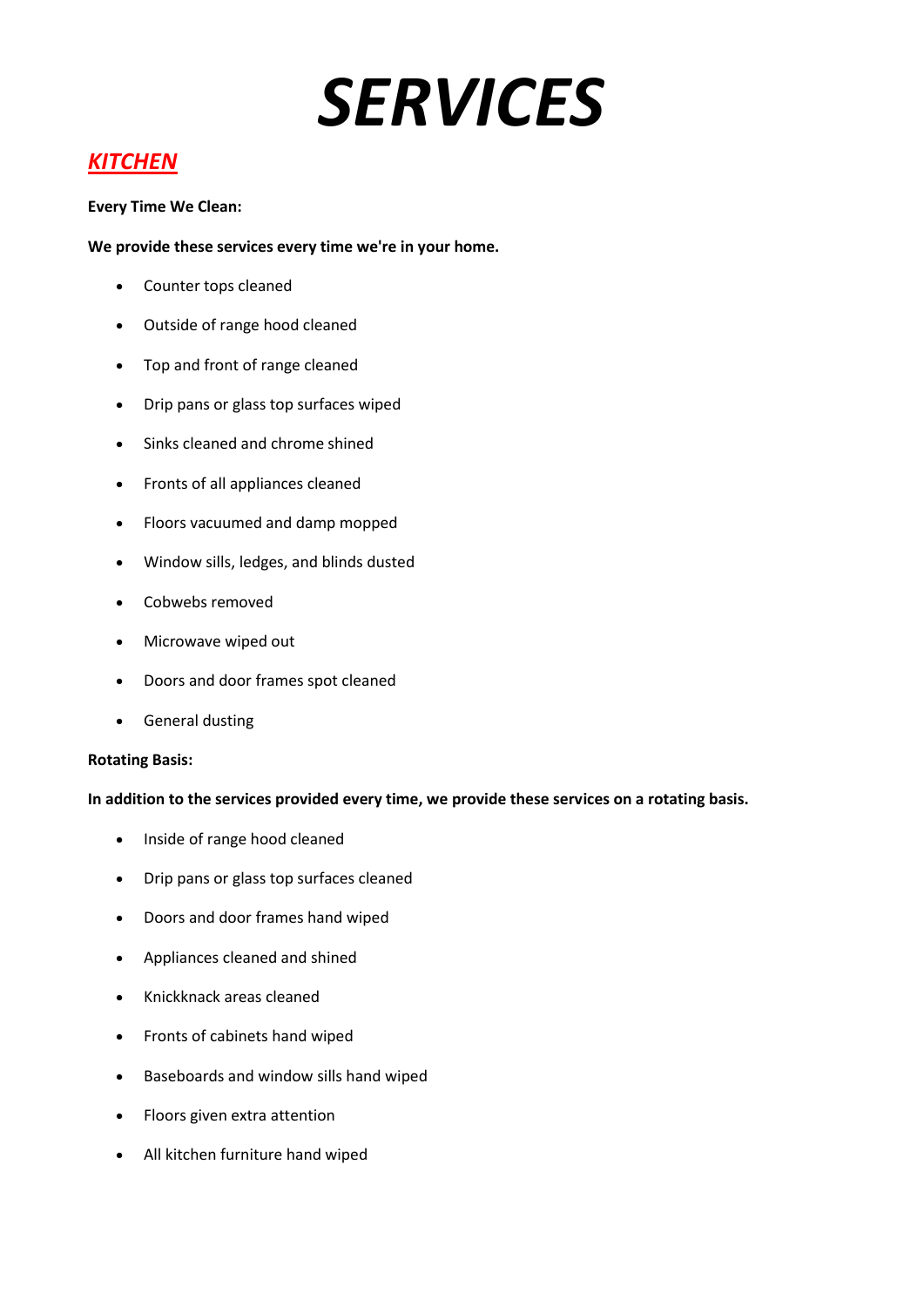## *SLEEPING AREAS*

## **Every Time We Clean:**

## **We provide these services every time we're in your home.**

- Flat areas hand wiped
- Doors and door frames spot cleaned
- Cobwebs removed
- Picture frames dusted
- Ceiling fans dusted
- Lamp shades dusted
- Intricate items dusted
- Heavy knickknack areas dusted
- Window sills, ledges, and blinds dusted
- Clean hardwood floors: vacuumed and damp mopped
- Stairs vacuumed
- Empty closet floors vacuumed
- All readily accessible floors vacuumed

## **Rotating Basis:**

- Doors and door frames hand wiped
- Window sills and ledges hand wiped
- Knickknacks individually cleaned
- Furniture surfaces hand wiped
- Baseboards hand wiped
- Furniture and upholstery vacuumed
- Carpet edges vacuumed
- Floors given extra attention
- Accessible areas under furniture vacuumed